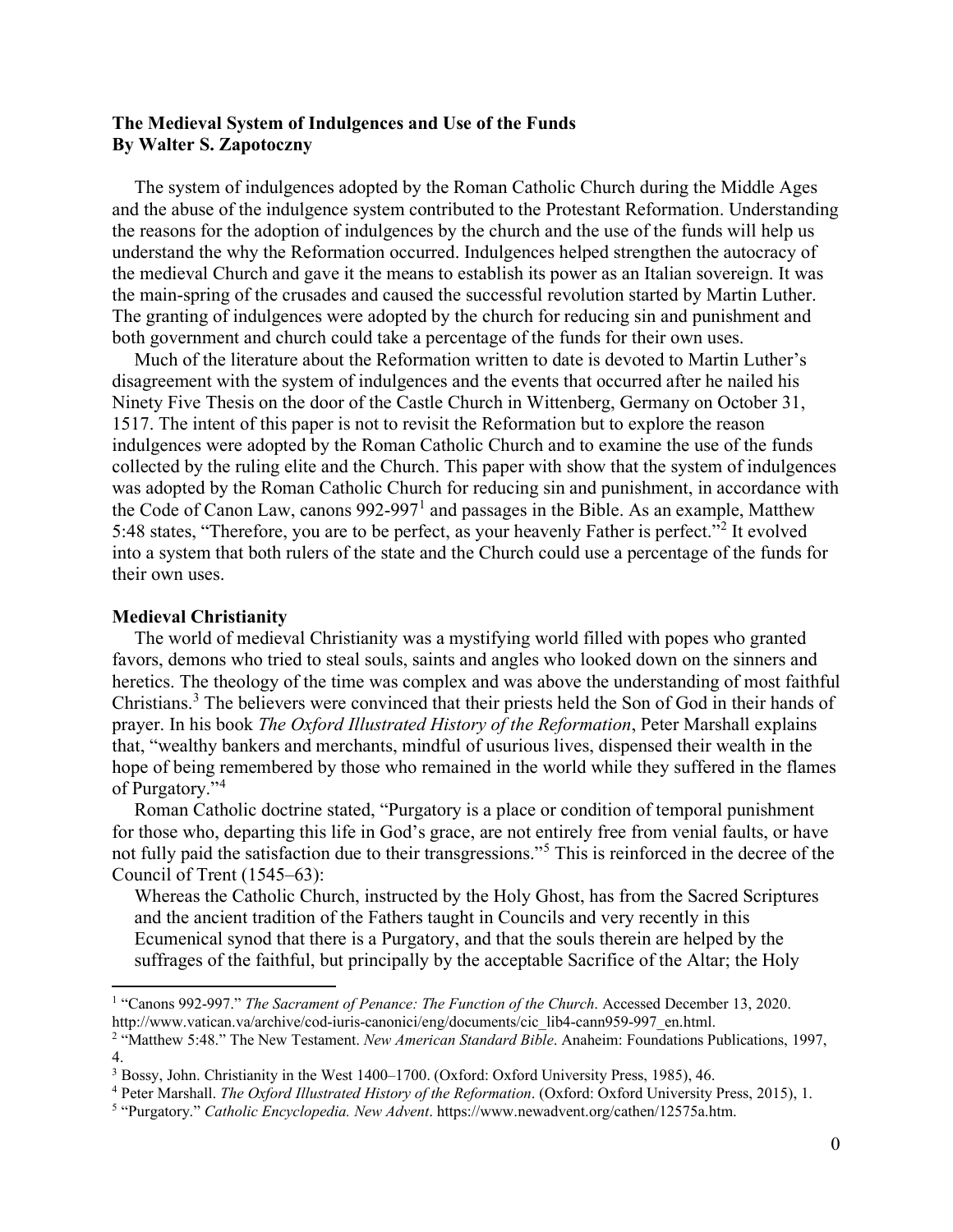Synod enjoins on the Bishops that they diligently endeavor to have the sound doctrine of the Fathers in Councils regarding Purgatory everywhere taught and preached, held and believed by the faithful.<sup>[6](#page-1-0)</sup>

Étienne Doublier tells us, "Since the Early Middle Ages, practices of prayer played a significant role in the ecclesiastical system of penance. They were supposed to provide salvation by redeeming the devotee from sins. With the advent of indulgence, the salvific value of prayer became more closely entangled with the authority of the papacy and the bishops."[7](#page-1-1) The papal bull *Unam Sanctam* (one holy), that was issued by Pope Boniface in 1302, was supposed to end any doubt about the relationship of the Church to government. *Unam Sanctam* frankly stated that, "all governments must submit to the church and anyone outside the church cannot expect salvation." $8$ 

The issue of indulgences went to the heart of the nature of authority in the Church and the way in which salvation might be secured. The faithful in medieval Europe believed that salvation was not a solemn venture. Through intercessory prayer, one could help others attain salvation and help to shorten the time the soul spent in Purgatory.<sup>[9](#page-1-3)</sup> Indulgences could be purchased for others as well as oneself. This formed part of the whole communal edifice of pilgrimage, monasteries, masses, and brotherhoods which underpinned late medieval spiritual life. So popular were they that indulgences were even printed, some as broadsheets for display, others as simple printed receipts, with spaces for names to be added of the beneficiaries.

Indulgences also had their critics from outside the church hierarchy. The money raised through indulgences could end up in other hands. For example, Albrecht of Brandenburg was using part of the proceeds to repay the debts he owed the Fuggers, a prominent Augsburg banking family, for money he had raised to gain the wealthy archbishopric of Mainz. The Roman *Curia* (the court) was the central government and court of the Roman Catholic Church. It required high fees be paid from those achieving high office.<sup>[10](#page-1-4)</sup>

The financial structures of the Holy Roman Empire were such that those who had large sums of money could hold lucrative positions of power. It was important that in addition to being wealthy they had to me pious men. "When Albrecht was appointed Elector of Mainz in 1514, he had to raise 21,000 ducats to pay the *Curia*," explains Reinhold Kiermayr. [11](#page-1-5) Already holding several church offices, Albrecht already wielded much power and influence, but still had to borrow the fee for being appointed from the Fugger family of bankers.<sup>[12](#page-1-6)</sup> In order for Albrecht to pay his debt to the Fuggers, he had to pay 10,000 ducats to the Church in order to have the right to administer the 'Jubilee' Indulgences from Pope Leo X. The Jubilee Indulgences were created to raise funds for the work on St. Paul's Basilica in Rome.

<span id="page-1-0"></span><sup>6</sup> Denzinger, Heinrich. *Enchiridion Symbolorum: A Compendium of Creeds, Definitions and Declarations of the Catholic Church*. Edited by: Peter Huenermann. (San Francisco: Ignatius Press, 2012), 983.

<span id="page-1-1"></span><sup>7</sup> Étienne Doublier. "Prayer, indulgence and appropriation of salvation in the Middle Ages." *Middle Ages 24*, no. 2 (2019): 289–302. doi:10.1515/mial-2019-0035.

<span id="page-1-2"></span><sup>8</sup> Rob Boston. "In the Middle Ages, the Vatican Reigned Supreme." *Church & State, 02*, 2004. 11, Accessed November 30, 2020. https.www.proquest.com/magazines/middle-ages-vatican-reigned-supreme/docview. 9 Ibid.

<span id="page-1-4"></span><span id="page-1-3"></span><sup>10</sup> Hans J. Hillerbrand. *The Protestant Reformation*. (New York: Harper and Row, 1964), 189.

<span id="page-1-5"></span><sup>11</sup> Reinhold Kiermayr. "How Much Money Was Actually in the Indulgence Chest?" *The Sixteenth* 

*Century Journal 17, no. 3* (1986): 303-18. Accessed November 4, 2020. doi:10.2307/2540323.

<span id="page-1-6"></span><sup>&</sup>lt;sup>12</sup> Gregory, Brad S. *Salvation at Stake: Christian Martyrdom in Early Modern Europe*. (Cambridge: Harvard University Press, 2009), 336.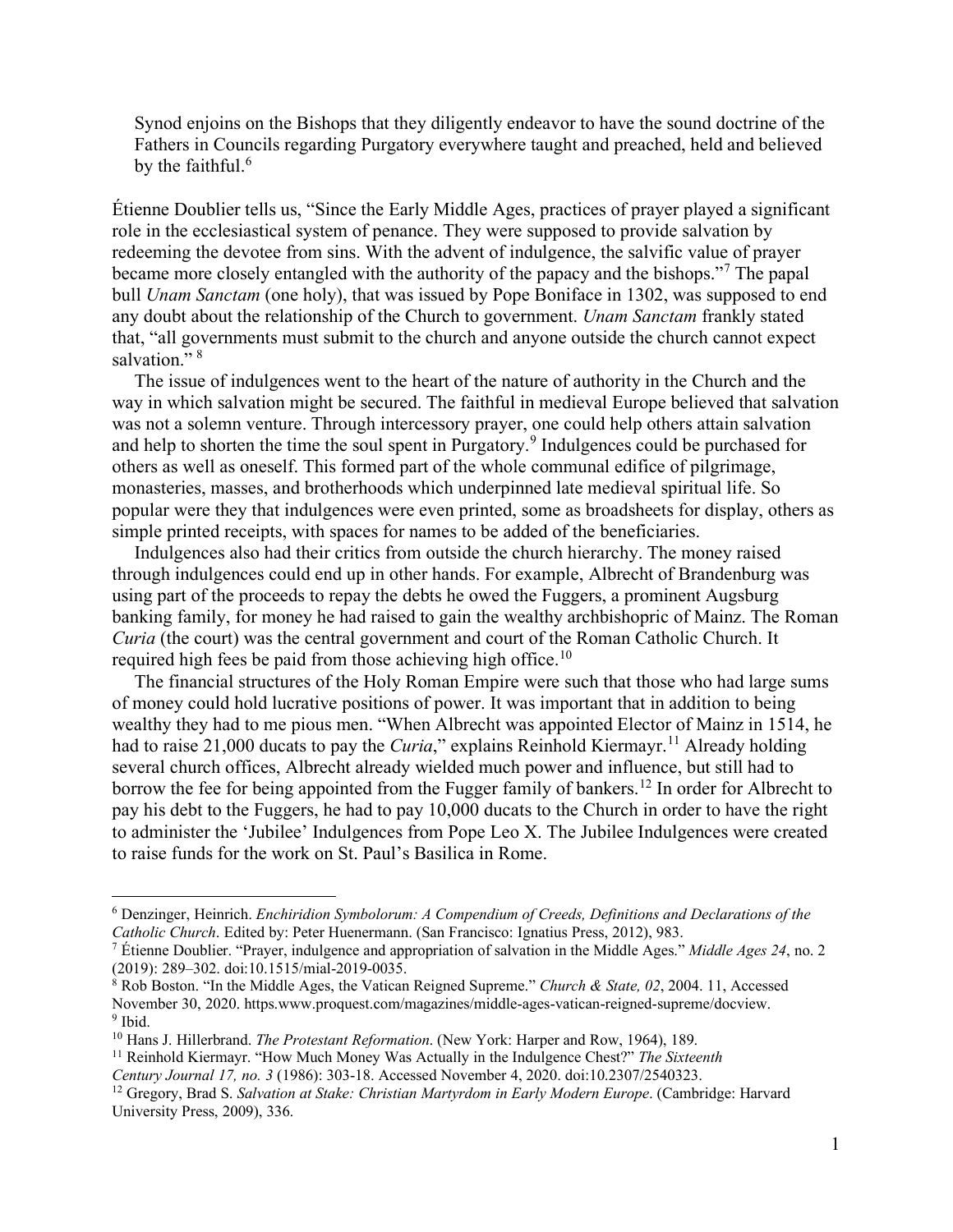In the medieval period, while a person may have died, all of the bonds in life remained. The charity that bound the living world together shaped the ways the living provided for the poor souls in the next world. Many in the medieval world imagined what the afterlife was like. Probably the most famous was Dante in his journey through *Inferno, Purgatorio, and Paradiso*. [13](#page-2-0)

Dante explains in the opening lines of his canticle, Purgatory is the place in which "the human spirit purges himself and climbing to Heaven makes himself worthy."[14](#page-2-1) Dante's Purgatory consists of an island mountain. Dante divides Purgatory into three sections: Antepurgatory, Purgatory proper, and the Earthly Paradise. The lower slopes of Dante's mountain are reserved for souls whose penance was delayed. Dante divides the upper part of the mountain into seven terraces, each of which corresponds to one of the seven capital sins. On top of the mountain Dante places, Eden, the Earthly Paradise. The imagination of the faithful of the Middle Ages was mostly fixed on Purgatory, as there they could be cleansed of fire for their minor sins and indulgences could be used to lessen the burden of the departed.

Purgatory was not envisioned as a pleasant place as sins had to be atoned for in God's eyes. The precise length of time that one would have to spend in Purgatory depended on the type and severity of the sins they committed. It was thought that the fires of Hell reached Purgatory and the sinner could expect to spend as much as thousands of years until their sins were purged. Once the sinner had atoned for his sins, he could expect to be welcomed into Heaven. The only way to shorten the stay in Purgatory was through intercessory prayers and charitable deeds of living. Irredeemable sinners and heretics were considered vermin and deservingly went straight to Hell. $^{15}$  $^{15}$  $^{15}$ 

For the Christian faithful, life was preparation for death and eternity. Angles and demons were presented in deathbed scenes in *ars moriendi* (art of dying) block-books that had wide circulation in the Middle Ages. The images and accompanying text were to guide the faithful on how to die properly. If sins were confessed, there could be salvation. If not, the Devil stood ready to take the soul. It was the belief that at the deathbed, a battle between good and evil occurred. The path to God was open until one's last breath and even after death in Purgatory, as long as charitable works were accomplished in the name of the souls serving their time in Purgatory. Robert Swanson argues that "the place of indulgences in medieval spirituality and charitable activity has been underappreciated."<sup>[16](#page-2-3)</sup> He suggests that, "under-recording of actions" considered normal and routine, rather than lack of popularity, lies behind the failure to give indulgences their due place in assessment of English medieval religious life."[17](#page-2-4)

Living the Christian life meant the remembrance and intercession for the dead and also carrying for the poor. This was called *caritas* (love through charity) and represented the right way to do things. The poor were to be helped, both spiritually and physically by helping them as they traveled through life. The poor, in turn, were to pray for those who helped them. The culture

<span id="page-2-0"></span><sup>&</sup>lt;sup>13</sup> Alighieri, Dante, "The Diving Comedy." *Britannica Encyclopedia*. Accessed December 1, 2020.<br>https://www.britannica.com/biography/Dante-Alighieri/The-Divine-Comedy.

<span id="page-2-1"></span><sup>&</sup>lt;sup>14 "</sup>Purgatorio, The World of Dante." *Institute for Advanced Technology in the Humanities. University of Virginia.*<br>Accessed December 13, 2020. http://www.worldofdante.org/purgatory1.html.

<span id="page-2-2"></span><sup>&</sup>lt;sup>15</sup> Henry Charles Lea. *A History of Auricular Confession and Indulgences in the Latin Church*. (Philadelphia: Lea Brothers and Company, 1896), 202.

<span id="page-2-3"></span><sup>&</sup>lt;sup>16</sup> Robert N. Swanson. "Indulgences for Prayers for the Dead in the Diocese of Lincoln in the Early Fourteenth Century." *The Journal of Ecclesiastical History 52*, no. 2 (04, 2001): 197. Accessed December 2, 2020. https.www. proquest.com/scholarly-journals/Findulgences-prayers-dead-diocese-lincoln-early/docview.

<span id="page-2-4"></span><sup>17</sup> Swanson, 199.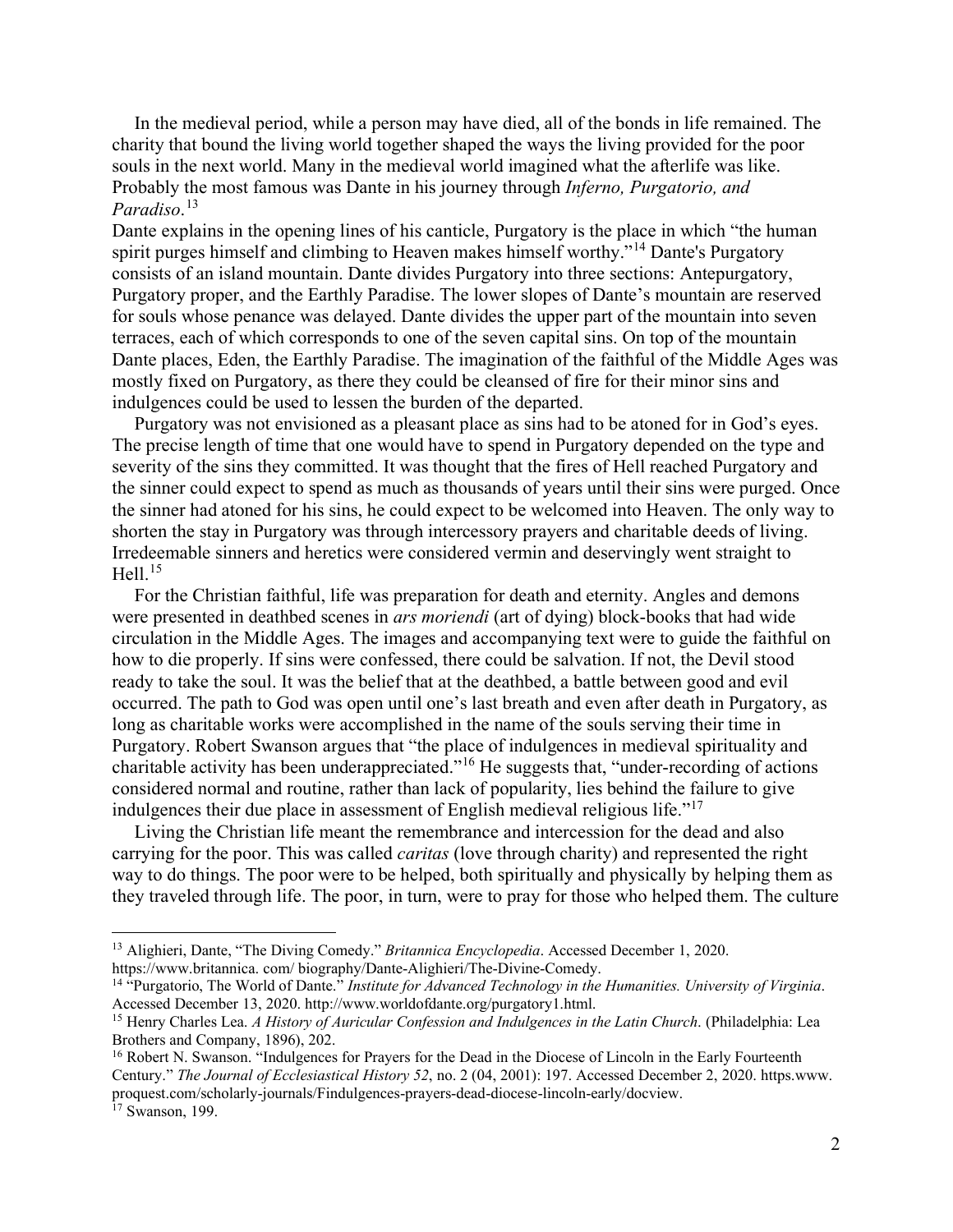of intercession was evident in the number of wealthy people's wills that left means to take care of the poor and sick. Charity was an integral part of the belief that guaranteed the bond between the living and the dead.<sup>[18](#page-3-0)</sup>

The dead dwelt among the living in the very real sense that they were buried within the walls of the city in the church graveyards. It was sacred ground that was part of the culture of remembrance and intercession. The wealthy few could look forward to lying as close to the altar as possible, within the walls of the church. The bones of the departed of lesser means were removed after a period of time to make room for more dead and placed in a building or vault.<sup>[19](#page-3-1)</sup> Peter Marshall tells us that, "Christians had much to fear, and perhaps nothing terrified them more than sudden death [was] departing the world unprepared, most significantly without confession."[20](#page-3-2) The faithful believed that the souls of people who died without confession were doomed to wander and would not remembered by the living. These souls would not have the advantage of intercessory prayers or charitable deeds performed on their behalf. Above all, the living had to be protected from the souls of those who committed suicide. Some bodies were buried at a crossroads to confuse the soul while others were tossed into a river for cleansing.

When life ended well, the 'Office of the Dead' (is a prayer cycle) was performed in the choir of the church with the body present, if the person was of sufficient means. This sung and spoken service was drawn mostly from the book of psalms and ended with the *De Profundis* (from the depths), Psalm 130: "Out of the depths I have cried to thee, O Lord. Lord, hear my voice! Let your ears be attentive to the voice of my supplications. If you, Lord, should mark inquires, O Lord, who could stand? But there is forgiveness with you, that you may be feared. I wait for the Lord, my soul does wait, and in His word do, I hope. My soul waits for the Lord more than the watchman for the morning; Indeed, more than the watchman for morning. O Israel, hope in the Lord; for with the Lord there is lovingkindness, and with him is abundant redemption. And He will redeem Israel from all iniquities.<sup>[21](#page-3-3)</sup>

The mass celebrated as a prayerful offering for souls in Purgatory also spoke of rest in Christ. As a celebration of the Eucharist, it was performed communally and privately, with benefits for the living and the dead. The wealthy would often provide money in their wills for masses to be said following their death and on anniversaries.

The abundance of institutions were a mass would be said for the soul in Purgatory reflected a culture were the idea of Purgatory was an important part. In addition to their liturgical role in ensuring prayer for the dead, the priests attached to the 'chantry' (a chapel, altar, or other part of a church endowed for priests to celebrate masses for the founder's soul) might be obligated by their dead person to distribute alms and do good works, accruing further benefit. Perpetual chanties were available for the wealthy. A temporary donation was often made for those who did not have the financial means.

### **The Development of Indulgences**

Lawrence Duggan gives some insight into the development of indulgences, "From the early church onward, bishops could reduce or dispense with the rigors of penances, but indulgences

<span id="page-3-0"></span><sup>18</sup> Robert W. Shaffern. "Indulgences and Saintly Devotionalisms in the Middle Ages." *The Catholic Historical Review 84*, no. 4 (1998): 643-661. Accessed November 19, 2020. doi:10.1353/cat.1998.0223.  $19$  Ibid.

<span id="page-3-2"></span><span id="page-3-1"></span><sup>20</sup> Marshall, 33.

<span id="page-3-3"></span><sup>21</sup> "Psalm 130." *New American Standard Bible*. (Anaheim: Foundations Publications, 1997), 450.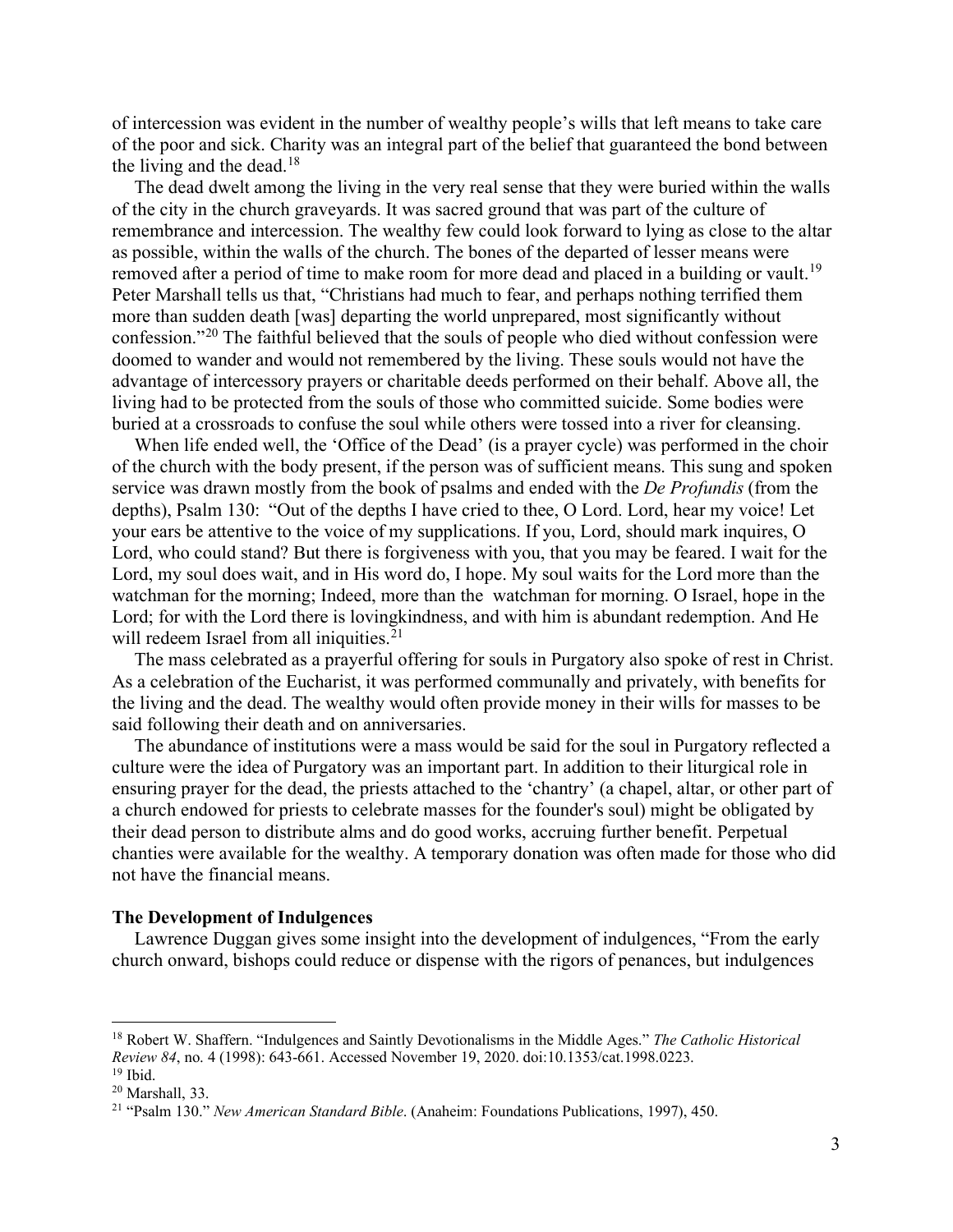emerged in only the eleventeenth and twelfth centuries when the idea of purgatory took widespread hold and when the popes became the activist leaders of the reforming church."<sup>[22](#page-4-0)</sup> According to Catechism of the Catholic Church:

An indulgence is a remission before God of the temporal punishment due to sins of a person whose guilt has already been forgiven, which the faithful Christian who is duly disposed gains under certain prescribed conditions through the action of the Church which, as the minister of redemption, dispenses and applies with authority the treasury of the satisfactions of Christ and the saints. $^{23}$  $^{23}$  $^{23}$ 

There were two types of punishments for sin - temporal or eternal. Temporal or temporary punishments are ones that are punishments that we experience in life or in Purgatory. The number of temporal punishments that a person acquires, the more suffering the person has to bear while alive and in Purgatory.[24](#page-4-2) According to *The Handbook of Indulgences*, eternal punishments are endless. Through the sacrament of Reconciliation, a person can be forgiven of a mortal sin and spared the fires of Hell, but a temporal punishment might still remain. A plenary indulgence could entirely remit the entire punishment for sin or only remit part of the temporal punishment.<sup>[25](#page-4-3)</sup> The Catechism of the Catholic Church tells us that God enables sinners to avoid the fires of Hell by repenting their sins, but punishment is still required for their transgression.<sup>[26](#page-4-4)</sup>

The actual word "indulgence" was first used in its modern sense in the eleventh century, as they were presented as a spiritual reward for anyone who would volunteer to fight the Muslim invaders in the Holy Land. The concept of granting indulgences can be traced back to the times of ancient Roman persecutions. Christians who were in prison would send a letter to a bishop asking for him to reduce the penance of a sinner who confessed. These requests, known as *libelli pacis* (letters of peace), were an example of the pious Christians putting into practice one of St. Paul's letters found in Galatians 6:2, "Bear one another's burdens, and thereby fulfil the law of Christ."[27](#page-4-5)

Pope Urban II made the system of indulgences official in 1095 during the Council of Clermont. During the First Crusade, in 1099, he excused all penance for the armed pilgrims who set off to the Holy Land.<sup>[28](#page-4-6)</sup> His proclamation read, "Whoever from devotion alone, and not for the purpose of gaining honors and wealth, shall set out for the liberation of the Church of God at Jerusalem, that journey will be reckoned in place of all penance."[29](#page-4-7) This indulgence was granted to those who had already confessed their sins, a condition that was required in every indulgence grant of the medieval period. In his 1992 article for *Church History*, Robert Shaffern recounts

<span id="page-4-0"></span><sup>22</sup> Lawrence G. Duggan. "Indulgence." *Encyclopedia Britannica*, November 25, 2015. Accessed December 4, 2020. https://www.britannica.com/topic/indulgence.

<span id="page-4-1"></span><sup>23</sup> "Indulgences." *English Translation of the Catechism of the Catholic Church for the United States of America*. United States Catholic Conference, Inc., 1997. Accessed December 1, 2020. https://www.catholicculture.org/ culture/library/catechism/ index.cfm?recnum=4704.

<span id="page-4-2"></span><sup>24</sup> Thatcher, Oliver J. *A Source Book for Mediaeval History: Selected Documents Illustrating the History of Europe in the Middle Age*. (New York: Scribners, 1905), 339.

<span id="page-4-3"></span><sup>25</sup> *The Handbook of Indulgences*. (Totowa: Catholic Book Publishing Company, 1991), 21.

<span id="page-4-4"></span><sup>26</sup> Ane Bysted. *The Crusade Indulgence: Spiritual Rewards and the Theology of the Crusades, C. 1095-1216*. (Leiden: Brill, 2014), 11.

<span id="page-4-5"></span><sup>27</sup> "Galatians 6:2." *New American Standard Bible*. (Anaheim: Foundations Publications, 1997), 148

<span id="page-4-6"></span><sup>28</sup> Cardinal Walter Kasper. "The Complex History of Indulgences." *America: The Jesuit Review of Faith & Culture*, March 30, 2009. Accessed November 30, 2020. https://www.americamagazine.org/issue/692/signs/complex-historyindulgences. 29 Domenico G. Mansi. *Sacrorum Conciliorum Nova et Amplissima Collectio, Vol 20*. (Paris: H. Welter, 816

<span id="page-4-7"></span>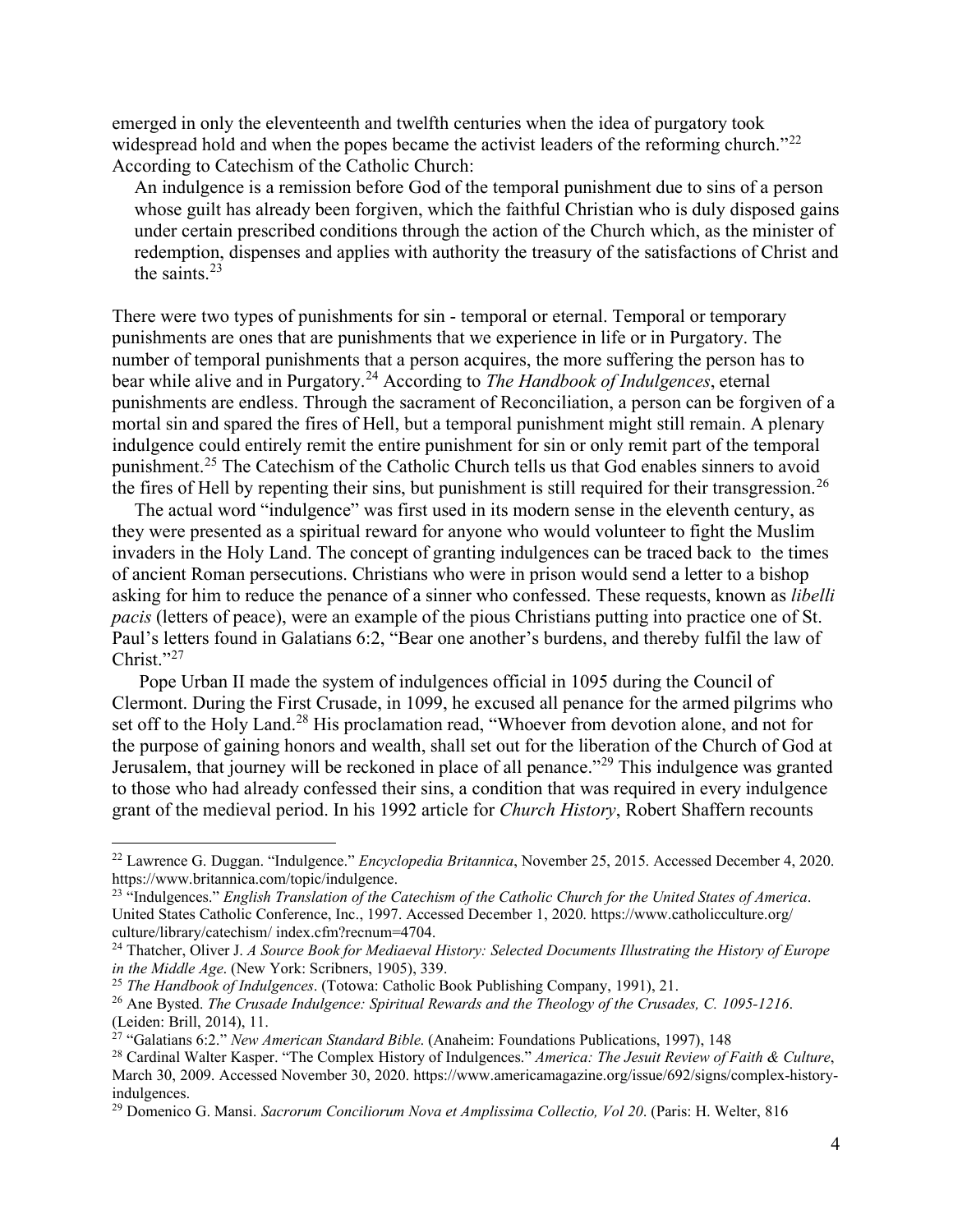that, "In a 1225 sermon, Prior Gaesarius of Heisterback mentioned preachers of crusade indulgences who proclaimed that acceptance of crusade indulgences liberated a certain number of souls from purgatory and even hell."[30](#page-5-0) It presupposes complete charity in the recipient. In the course of time the crusade indulgence was extended to more than the crusaders, notably to all who contributed to the support of the crusades against any country or region that the Church believed threaten it.<sup>[31](#page-5-1)</sup>

After the doctrine of the *thesaurus Ecclesiae* (treasury of the Church) was established in the fourteenth century it became clear that the Church had limitless merits obtained by Christ in his great work of redemption.<sup>[32](#page-5-2)</sup> Thus, the first statement on the 'treasury of the Church' was given by Pope Clement VI in his Papal Bull *Unigenitus*, issued in January 1343.[33](#page-5-3)

In his article for The Catholic Encyclopedia, William Kent relates that, "If an individual performed enough good deeds to earn a full or plenary indulgence from the Pope or lesser ranks of churchmen, all their sins and punishment would be erased. Partial indulgences would cover a lesser amount, and complex systems developed in which the church claimed they could calculate to the day how much sin a person had canceled."[34](#page-5-4) Much of the work of the Church was done in this way, in time. It was during the Middle Ages that Iberian monarchs first gained access to the papal crusading indulgence that became known as the *bula de la crusada* (bull of the crusade).

Patrick J. O'Banion explains that "Medieval preachers used early versions of indulgences to tempt members of the knightly caste to take up arms in the defense of the faith."<sup>[35](#page-5-5)</sup> During the Crusades, many people went to fight thinking that their sins would be forgiven. During the last century of the Middle Ages all sorts of projects involved indulgences. Building hospitals and churches and rebuilding of a town desolated by fire, for bridges and for the repair of dikes, are a few examples. These benefits were received by the payment of indulgence money and a portion of the receipts, from 33 percent to 50 percent, was expected to go to Rome.<sup>[36](#page-5-6)</sup>

The ideas of sin and the afterlife were drawn together in a bull of Pope Clement VI, *Unigenitus*, in 1343, by which time the Pope was seeking to justify the granting of indulgences, which was already well-established.<sup>[37](#page-5-7)</sup> The Church professed that it was only natural for pious Christians to be thankful of the Church's act of charity. The way to thank the Church eventually evolved into the purchasing of indulgences. The Church had specific conditions and instructions for the purchasers to go to confession. The Church also offered free indulgences for the destitute.

In 1476, a very considerable extension of the system's potential occurred when theologian Raimund Peraudi argued that, "indulgences were available to help the souls of people already dead and presumed to be in Purgatory, as well as living people who sought and received an

<span id="page-5-0"></span><sup>&</sup>lt;sup>30</sup> Robert W. Shaffern. "Learned Discussions of Indulgences for the Dead in the Middle Ages." *Church History 61*, no. 4 (1992): 367-81. Accessed December 1, 2020. http://www.jstor.org/stable/3167791.

<span id="page-5-1"></span><sup>&</sup>lt;sup>31</sup> Ane Bysted. *The Crusade Indulgence: Spiritual Rewards and the Theology of the Crusades, C. 1095-1216.* (Leiden: Brill, 2014).

<span id="page-5-2"></span><sup>&</sup>lt;sup>32</sup> Jo Robson. "Indulgences: A New Appreciation for the Present Moment?" *New Blackfriars. 99*, no. 1081 (May 2018): 360–373.

<span id="page-5-3"></span><sup>33</sup> Thurston, Herbert. "Bulls and Briefs." *The Catholic Encyclopedia. Vol. 3*. (New York: Robert Appleton Company, 1908). Accessed November 12, 2020. http://www.newadvent.org/cathen/03052b.htm.

<span id="page-5-5"></span><span id="page-5-4"></span><sup>&</sup>lt;sup>34</sup> William Kent. "Indulgences." *The Catholic Encyclopedia. Vol. 7.* (New York: Robert Appleton Company, 1910).. <sup>35</sup> Patrick J. O'Banion. "The Crusading State: The Expedition for the Cruzada Indulgence from Trent to Lepanto."

*The Sixteenth Century Journal 44*, no. 1 (2013): 97-116. Accessed December 5, 2020. http://www.jstor.org/ stable/24245246.

<span id="page-5-6"></span><sup>36</sup> Gerhard Bandler*. Martin Luther: Theology and Revolution*. Trans., Foster Jr., Claude R. (New York: Oxford University Press, 1991), 300.

<span id="page-5-7"></span><sup>&</sup>lt;sup>37</sup> Thurston (1908).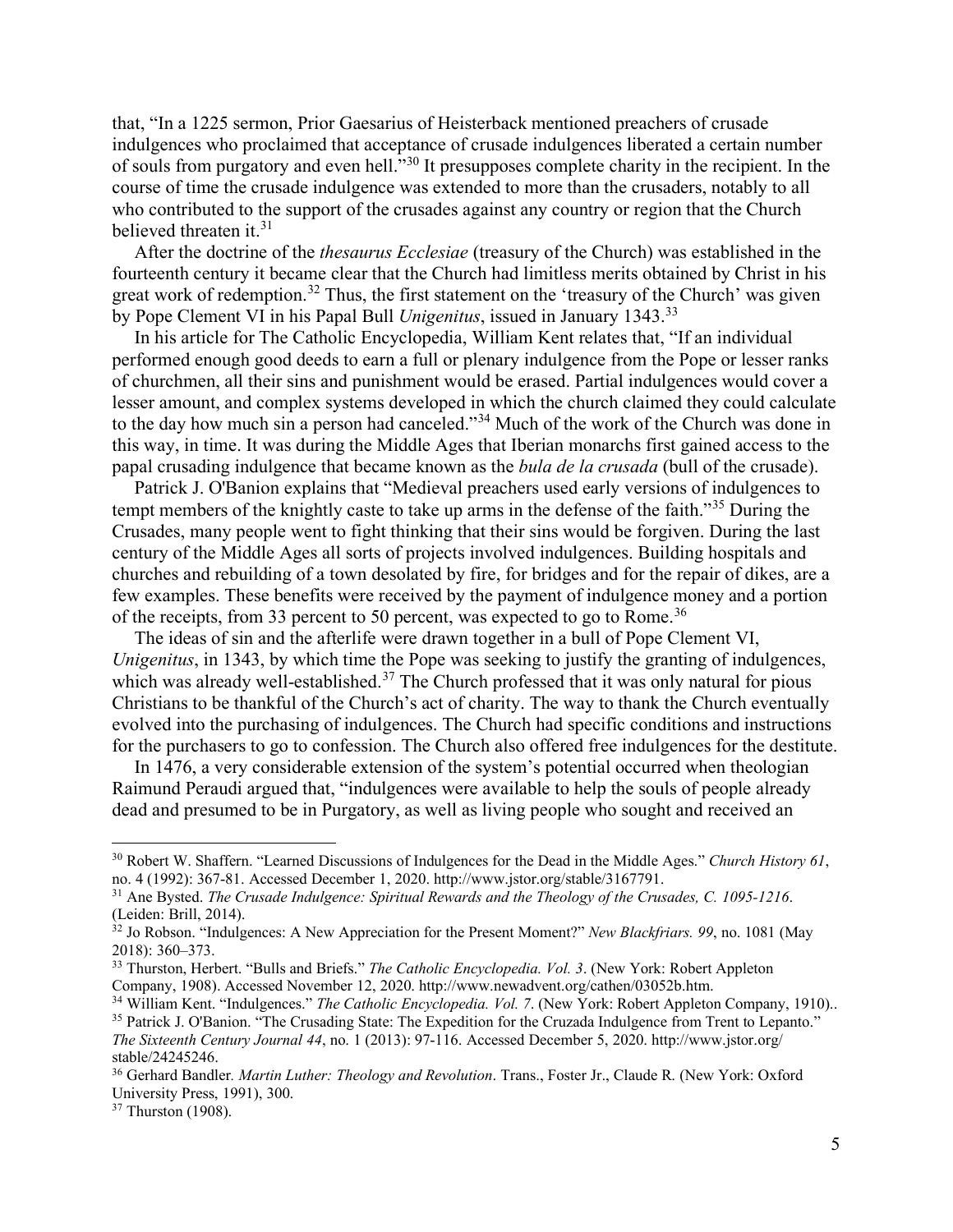indulgence. The faithful could obtain partial or plenary indulgences for themselves, or they can apply them to the dead by way of suffrage."[38](#page-6-0) Since the dead were no longer under the jurisdiction of the church, indulgences for them were not real pardons of sin, but a kind of suffrage.

The system of granting indulgences by the late Middle Ages had, in many places, become controlled by professional pardoners and preachers bent on raising money. Peddling comfort, they had no right to grant, indulgence sellers played down penitential activity and the doing of charitable works in favor of telling the gullible that they could purchase a relief for their loved ones in Purgatory. As early as the twelfth century in England, pardoners, who were not necessarily priests, had been at work collecting indulgence money and hospitals were often dependent on their collections. Shaffern relates that the explanation of the thirteenth-century Catholic philosopher and theologian Thomas Aquinas was typical:

The power of granting indulgences follows jurisdiction... and since deacons and others, who are not priests, can have jurisdiction either delegated, as legates, or ordinary, as bishops-elect, it follows that even those who are not priests can grant indulgences, although they cannot absolve in the tribunal of penance, since this follows the reception of orders.<sup>[39](#page-6-1)</sup>

Pope Boniface IX and other church leaders condemned the system of paying for indulgences however, indulgences were such a lucrative source of much-needed revenue they were an attraction for senior church leaders and the sale of indulgences was substantial.

#### **Use of Indulgence Funds**

In the late Middle Ages all Europe echoed to masons and carpenters building churches. Included was the project of building St. Peter's Basilica in Rome. The project was begun by Pope Nicholas V seventy years earlier and was still not complete. Pope Leo X was determined to move it along for the greater glory of God and of his Vicar on earth, and conscious of the huge costs involved he turned to the usual late medieval method of raising funds, the issue of indulgence. Pope Leo X issued the papal bull *Sacrosanctis* on March 31, 1515 (which became known as Jubilee indulgence) offering indulgence for anyone donating to the building project.<sup>[40](#page-6-2)</sup> Every worthy institution sought money through indulgences at the time. England's hospitals could not have functioned without them.<sup>[41](#page-6-3)</sup> In 1515 Leo X estimated the annual receipts of the *Camera* in Rome from England at 1,275 ducats, which was about £283.<sup>[42](#page-6-4)</sup>

Many Christians in the Middle Ages believed that indulgences forgave sin, however that only reduced one's time in Purgatory. For the indulgence to work, the sinner had to confess their sins and be truly sorry for their indiscretions. The prices of indulgences varied a lot and up to the fourteenth century, paying for indulgences was not the only way of receiving them. One could obtain an indulgence by visiting local shrines, assisting with a highway or bridge project, providing financial support for the poor or just saying players. The Jubilee indulgence discussed

<span id="page-6-0"></span><sup>38</sup> Shaffern, Robert W. "Learned Discussions of Indulgences for the Dead in the Middle Ages*." Church History 61, no. 4* (1992): 367-81. Accessed October 23, 2020. http://www.jstor.org/stable/3167791.

<span id="page-6-1"></span><sup>&</sup>lt;sup>39</sup> Shaffern, Robert W. "The pardoner's promises: preaching and policing indulgences in the fourteenth-century English church." *The Historian 68*, no. 1 (2006): Accessed December 5, 2020. https://link.gale.com/apps/doc/ A158156474/BIC?u=vic\_liberty&sid=BIC&xid=d143931c.

<span id="page-6-2"></span><sup>40</sup> John A. Wagner. *Documents of the Reformation*. (Santa Barbara: ABC-CLIO, 2019), 21.

<span id="page-6-3"></span><sup>41</sup> Diarmaid MacCulloch. *The Reformation: A History*. (New York: Penguin Books, 2003), 122.

<span id="page-6-4"></span><sup>42</sup> William E. Lunt*. Financial Relations of the Papacy with England, Vol. 2*. (Cambridge: Mediaeval Academy of America, 1939).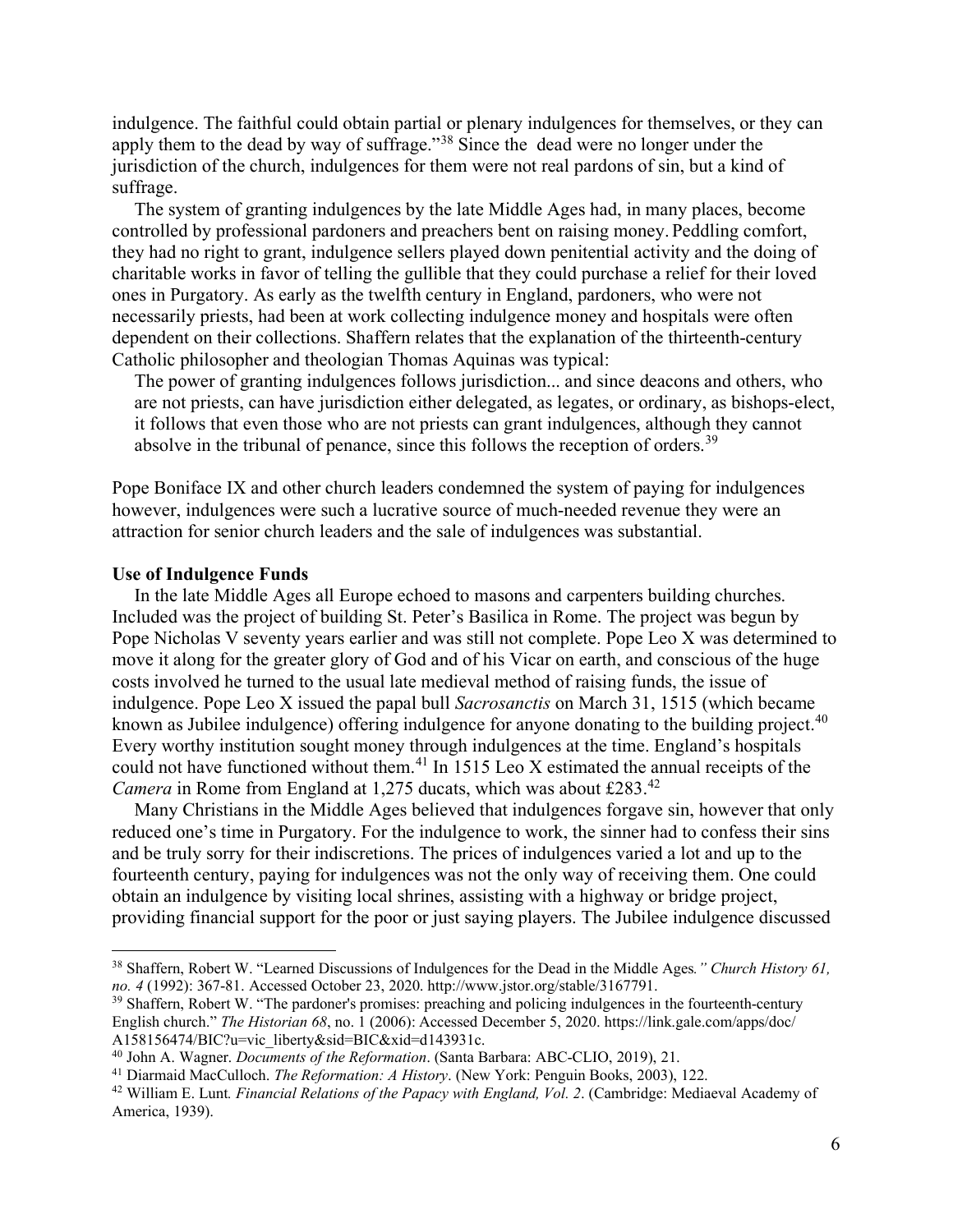below by Robert Swanson was a later kind of plenary indulgence. Swanson provides the following example of late medieval prices in his book *Religion and Devotion in Europe, c. 1215 c.1515*:

For the Jubilee of 1500 the collector of money for the sale of indulgences, Jasper Ponce, set a sliding scale of charges varying with landed income or the value of moveable goods. For the landed, the costs ranged from £3. 6s. 8d. for incomes over £2,000 [this is the equivalent of 2,687.90 US Dollar today and that of a high baron] down to 1s. 4d. for the £20-40 category; for the others from £2 for those with goods over £1,000 down to 1s. for those in the £20-200 group. People falling below £20 paid what they felt able to contribute out of devotion.<sup>[43](#page-7-0)</sup>

In a 2003 article entitled *Indulgences at Norwich Cathedral Priory in the Later Middle Ages* for the Institute of Historical Research in London, Swanson notes that the "general level of 4d. per pardon in early-sixteenth-century England was still substantial for a craftsman."[44](#page-7-1) A Spanish indulgence of 1488 asked for 1/20th of a ducat (1 ducat is the equivalent of 150 US dollars today) to gain the prayers and benefits offered to a local hospital.<sup>[45](#page-7-2)</sup>

The cost of an indulgence depended on several things: One, who was issuing the indulgences, and; two, the social standing of the person seeking indulgences. If one were getting an indulgence from an archbishop, the charge would be significantly higher than if one were getting an indulgence from a pastor. "The typical cost of indulgences for people of various social standings: Kings and Queens - 25 gulden (1 gulden would be worth about 45 US cents in today's money); high counts and prelates - 10 gulden; low counts and prelates - 6 gulden; merchants and townspeople - 3 gulden; artisans - 1 gulden; others - .5 gulden. The receiver of the indigence was supposed to fast and pray."<sup>[46](#page-7-3)</sup>

#### **Conclusion**

By the sixteenth century the institution of indulgences had undergone a long evolution since the popes of the medieval church had given it a solid and generally accepted rigid foundation. Indulgences served a double purpose. They were revenue generating instruments as well as agents of Christian justice. The faithful Christian was very willing to pay for the opportunity to relieve suffering for themselves and for the departed that were stuck in Purgatory. Additionally not many complained when the money found its way into the local budgets of the church and the state. In the sixteenth century even the state saw the system as a viable part of the ecclesiasticalsecular tax structure because indulgences were based on the principle of revenue sharing. "Funds were to be shared between the state or the local community where the indulgence money was raised for a building program or a charitable institution, or even to balance the imperial budget and that of the Christian church at large"<sup>[47](#page-7-4)</sup>

The very fact that funds raised locally for a municipal, regional, or national project had to be shared with the Holy See in Rome aggravated the already existing anticlerical and anti-Italian sentiment in Germany. Very few local accounting data exist to analyze the financial impact of any one indulgence campaign. In the case of the Mainz-Magdeburg indulgence, however,

<span id="page-7-0"></span><sup>43</sup> Robert N. Swanson. *Religion and Devotion in Europe, c. 1215-c.1515*. (Cambridge: Cambridge University Press, 2008), 220.  $\pounds$ =pounds, s.=shillings, and d.=pence.

<span id="page-7-1"></span><sup>44</sup> Robert N. Swanson. "Indulgences at Norwich Cathedral Priory in the Later Middle Ages. *Institute of Historical Research, Volume76, Issue191*. Accessed November 22, 2020. https://doi.org/10.1111/1468-2281.d01-14.  $45$  Ibid.<br> $46$  Ibid.

<span id="page-7-3"></span><span id="page-7-2"></span>

<span id="page-7-4"></span> $47$  Ibid.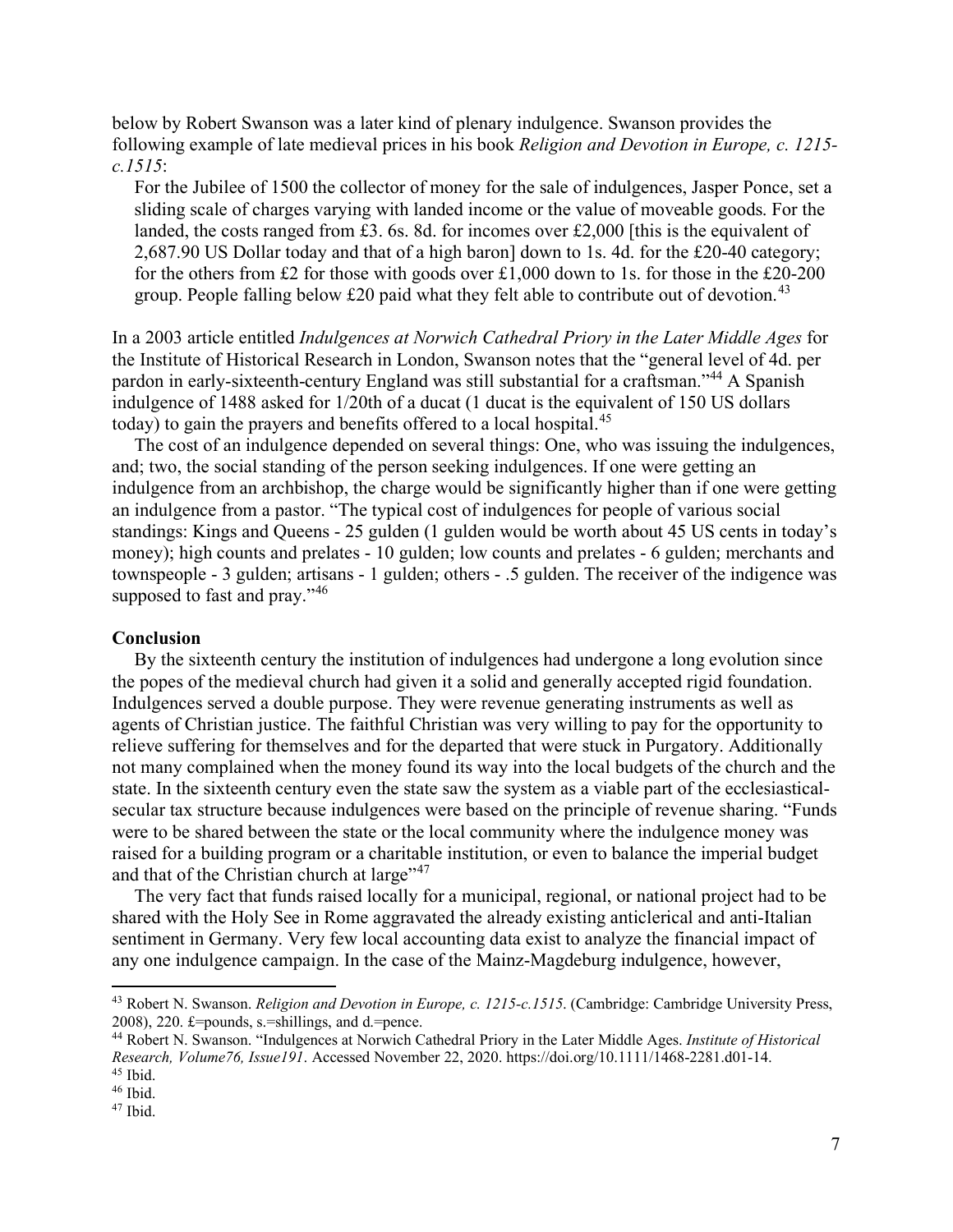Christendom's most efficient banking house, the Fuggers of Augsburg, were directly involved and insisted on accurate bookkeeping. For the opening of each collection box an "indulgence box opening record" was established.

The importance of the monetary aspect of indulgences can perhaps best be understood by observing how the international financial establishment of the sixteenth century had integrated the indulgence traffic into its business arrangements. In the last quarter of the fifteenth century the Fuggers of Augsburg had evolved as the most efficient and powerful banking house north of the Alps. To retain their financial influence and status at the *curia*, the Fuggers had to base their business chiefly on the indulgence traffic. The indulgence campaign for the confirmation of Albrecht's election as archbishop of Mainz was set at 52,286 ducats. At today's gold prices, one ducat is worth \$148.83, making Albrecht's campaign worth \$7,781,725, a considerable sum, even by today's standards. The Fugger bank received approximately three percent commission and made an additional profit in the currency transfer.<sup>[48](#page-8-0)</sup>

The chief currency of the empire before and after the Reformation period was the gold based *Rhenish guilder*. The *Camera Apostolic* (formerly known as the Papal Treasury), counted in ducats. One hundred ducats was exchanged for one hundred and forty guilders by the Fugger bank. With the substantial sums of money involved, the Fugger bank looked at the system of indulgences as a significant business venture as opposed to a way for Christians to save souls.

And so the funds collected from the sale of indulgences funded building projects, elections, supported local budgets, fund crusades, financed the operations of hospitals and provided funds for the Church. Some sought to extract the maximum amount of money possible for each indulgence. The professional pardoners who were dispatched to sell and collect indulgence money had no problem with the unrestricted sale of the indulgences. Many of these pardoners went beyond official Church doctrine and promised rewards like salvation from eternal damnation in return for money.<sup>[49](#page-8-1)</sup>

The Roman Catholic Church allowed indulgences to evolve into a method for rulers to finance expensive projects by retaining a significant amount of the money raised under their jurisdiction. Alastair tells us that, "There was a tendency to forge documents declaring that indulgences had been granted."[50](#page-8-2) The indulgence system grew at a tremendous rate and size throughout the medieval Christian world. "The 'Butter Tower' of Rouen Cathedral in Normandy, France earned its nickname because the money to build it was raised by the sale of indulgences allowing the use of butter during Lent."[51](#page-8-3) The aggressive marketing practices of the Dominican Friar Johann Tetzel in promoting the cause of re-building St. Peter's Basilica in Rome was one of the abuses of indulgences that provoked Martin Luther to write his Ninety-five Theses,  $52$ condemning what he saw as the purchase and sale of salvation and the Reformation followed.

The system of indulgences was adopted by the Roman Catholic Church for reducing sin and punishment while in Purgatory in accordance with the Code of Canon Law and the call for interior purification in the Bible. It evolved into a system that both rulers of the state and the Church could use a percentage of the funds for their own uses, such as the construction of

<span id="page-8-0"></span><sup>48</sup> Oliver J. Thatcher. *A Source Book for Mediaeval History: Selected Documents Illustrating the History of Europe in the Middle Age*. (New York: Scribners, 1905), 476.

<span id="page-8-1"></span><sup>49</sup> Minnis, Alastair. "Reclaiming the Pardoners." *The Journal of Medieval and Early Modern Studies 33* (2): 311–34. (2003). Accessed December 4, 2020. doi:10.1215/10829636-33-2-311. <sup>50</sup> *Ibid*.

<span id="page-8-3"></span><span id="page-8-2"></span><sup>51</sup> Terry W. McHenry. *Truth Versus Man's Religious Systems*. (Bloomington: Xlibris Publishing, 2018), 91.

<span id="page-8-4"></span><sup>52</sup> Richard Marius. *Martin Luther: The Christian between God and Death*. (Cambridge: Harvard University Press, 1999), 499.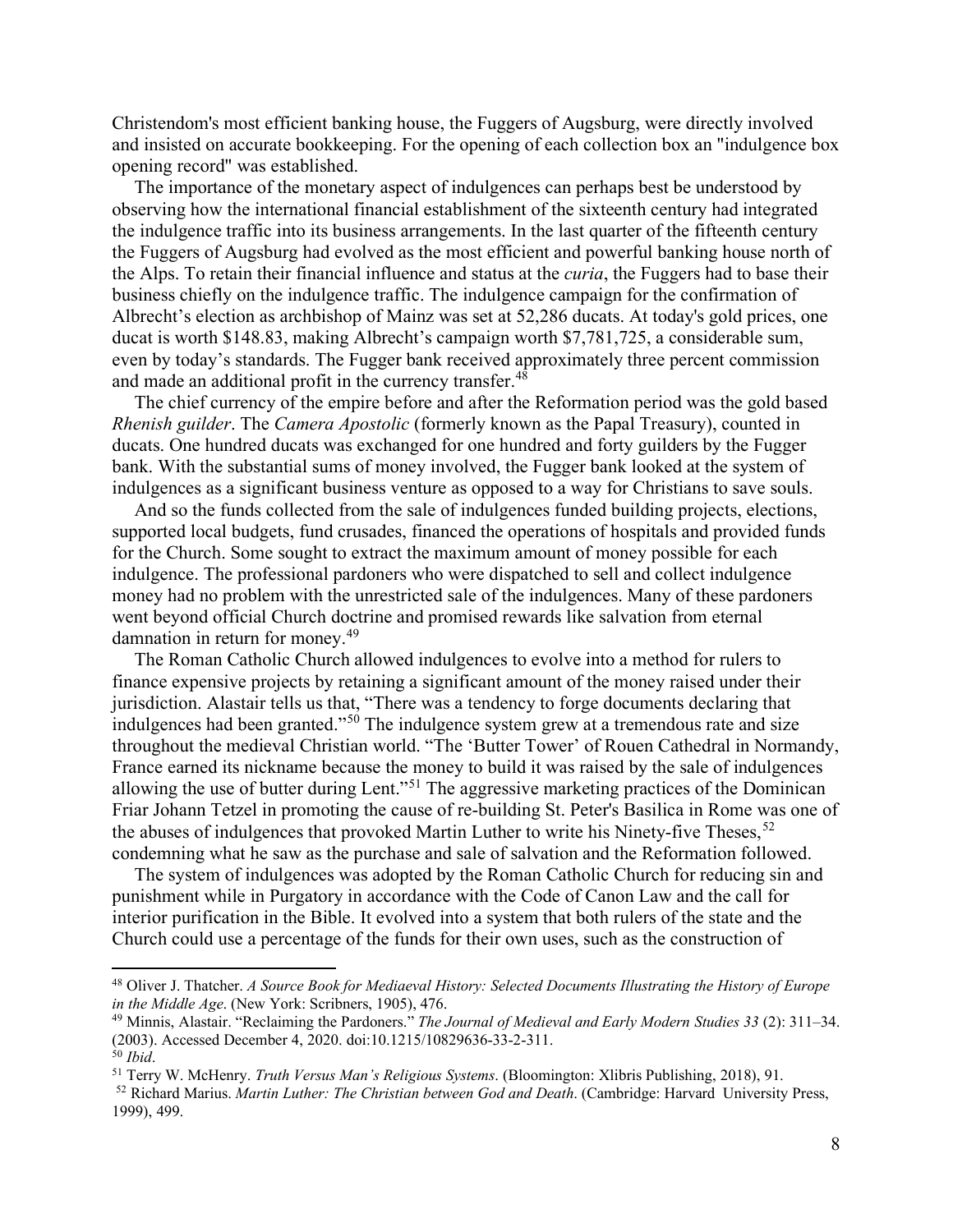churches, building bridges or paying personal debt. While the system of indulgences was developed for religious purposes, it evolved into a system that both rulers of the state and the Church could use a percentage of the funds for their own uses.

## **Bibliography**

# *Primary Sources –*

- Bysted, Ane. *The Crusade Indulgence: Spiritual Rewards and the Theology of the Crusades, C. 1095-1216*. (Leiden: Brill, 2014).
- "Canons 992-997." *The Sacrament of Penance: The Function of the Church*. Accessed December 13, 2020. http://www.vatican.va/archive/cod-iuris-canonici/eng/documents/ cic\_lib4-cann959-997\_en.html.
- Denzinger, Heinrich. *Enchiridion Symbolorum: A Compendium of Creeds, Definitions and Declarations of the Catholic Church*. Edited by: Peter Huenermann. (San Francisco: Ignatius Press, 2012).
- "Handbook of Indulgences: Norms and Grants." *International Commission on English in the Liturgy*. (Totowa: Catholic Book Publishing Company, 1991).
- "Indulgences." English Translation of the Catechism of the Catholic Church for the United States of America." *United States Catholic Conference, Inc*., 1997. https://www. catholicculture.org/culture/library/catechism/ index.cfm?recnum=4704.
- Lea, Henry Charles. *A History of Auricular Confession and Indulgences in the Latin Church*. (Philadelphia: Lea Brothers and Company, 1896).
- Mansi, Domenico G. *Sacrorum Conciliorum Nova et Amplissima Collectio, Vol 20*. (Paris: H. Welter, 1901).
- Minnis, Alastair. "Reclaiming the Pardoners." *The Journal of Medieval and Early Modern Studies 33* (2): 311–34. (2003). doi:10.1215/10829636-33-2-311.
- *New American Standard Bible*, Text Edition. (Anaheim: Foundations Publications, 1997).
- Shaffern, Robert W. "Indulgences and Saintly Devotionalisms in the Middle Ages." *The Catholic Historical Review 84*, no. 4 (1998): 643-661. doi:10.1353/cat.1998.0223.
- Shaffern, Robert W. "Learned Discussions of Indulgences for the Dead in the Middle Ages." *Church History 61*, no. 4 (1992): 367-81. http://www.jstor.org/stable/3167791.
- Shaffern, Robert W. "The pardoner's promises: preaching and policing indulgences in the fourteenth-century English church." *The Historian 68*, no. 1 (2006): Accessed December 5, 2020. https://link.gale.com/apps/doc/ A158156474/BIC?u=vic\_liberty&sid=BIC&xid= d143931c.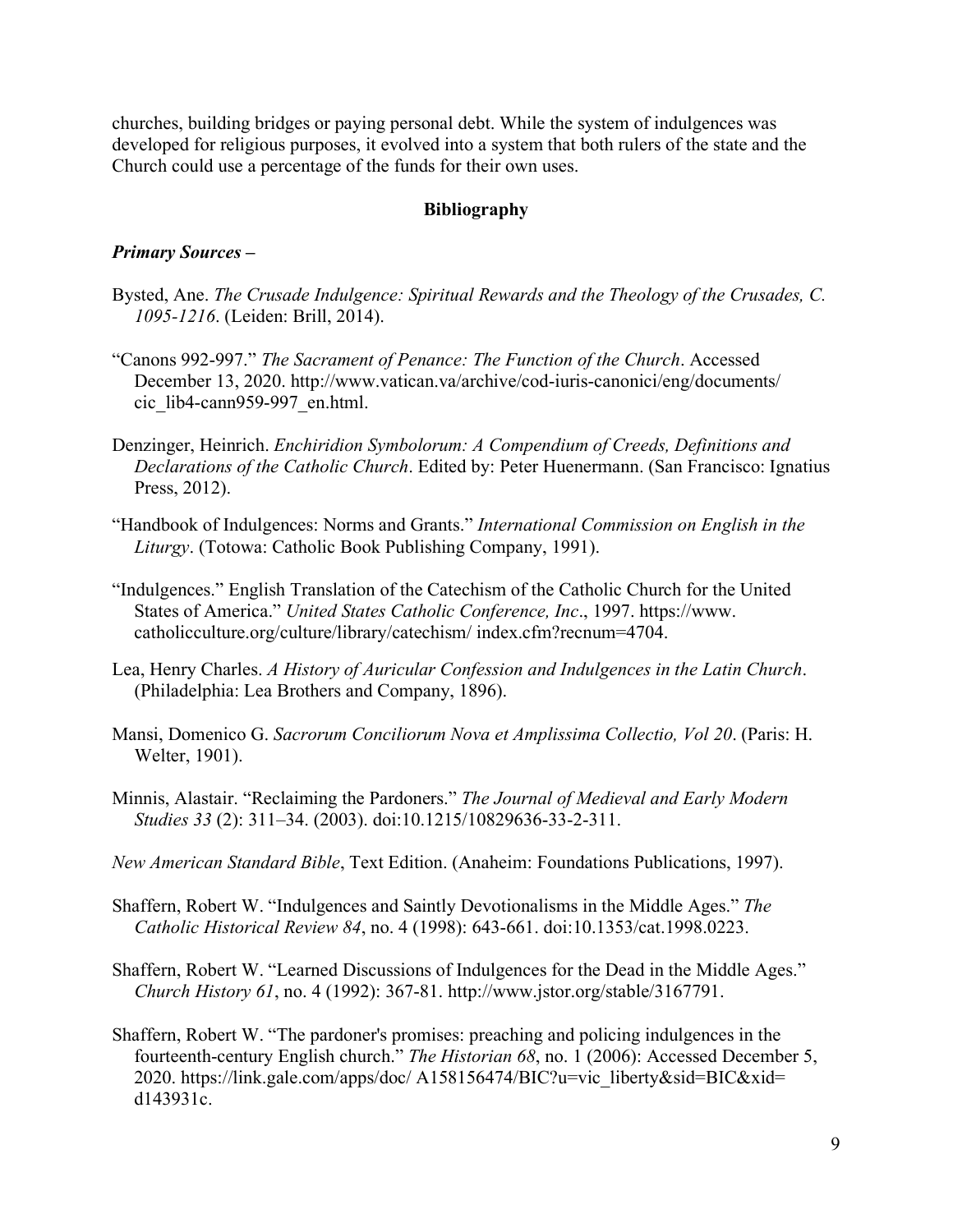- Thatcher, Oliver J. *A Source Book for Mediaeval History: Selected Documents Illustrating the History of Europe in the Middle Age*. (New York: Scribners, 1905).
- Thurston, Herbert. "Bulls and Briefs." *The Catholic Encyclopedia. Vol. 3*. (New York: Robert Appleton Company, 1908).

Wagner, John A. *Documents of the Reformation*. (Santa Barbara: ABC-CLIO, 2019).

## *Secondary Sources –*

- Alighieri, Dante, "The Diving Comedy." *Britannica Encyclopedia*. Accessed December 1, 2020. https://www.britannica. com/ biography/Dante-Alighieri/The-Divine-Comedy.
- Bandler, Gerhard. *Martin Luther: Theology and Revolution*. Trans., Claude R. Foster Jr. (New York: Oxford University Press, 1991).
- Bossy, John. *Christianity in the West 1400–1700*. (Oxford: Oxford University Press, 1985).
- Rob Boston. "In the Middle Ages, the Vatican Reigned Supreme." *Church & State, 02*, (2004): 11. Accessed November 30, 2020. https.www.proquest.com/magazines/middle-ages-vaticanreigned-supreme/docview.
- Doublier, Étienne. "Prayer, indulgence and appropriation of salvation in the Middle Ages." *Middle Ages 24*, no. 2 (2019): 289–302. doi:10.1515/mial-2019-0035.
- Lawrence G. Duggan. "Indulgence." *Encyclopedia Britannica*, November 25, 2015. https://www.britannica.com/topic/indulgence.
- Gregory, Brad S. *Salvation at Stake: Christian Martyrdom in Early Modern Europe*. (Cambridge: Harvard University Press, 2009).
- Hillerbrand, Hans J. *The Protestant Reformation*. (New York: Harper and Row, 1964).
- Kasper, Cardinal Walter. "The Complex History of Indulgences." *America: The Jesuit Review of Faith & Culture*, March 30, 2009. Accessed November 30, 2020. https://www.americamagazine.org/issue/692/signs/complex-history-indulgences.
- Kent, William. "Indulgences." *The Catholic Encyclopedia. Vol. 7*. (New York: Robert Appleton Company, 1910).
- Kiermayr, Reinhold. "How Much Money Was Actually in the Indulgence Chest?" *The Sixteenth Century Journal 17*, no. 3 (1986): 303-18. Accessed December 4, 2020. doi:10.2307/ 2540323.
- Lunt, William E. *Financial Relations of the Papacy with England, Vol. 2*. (Cambridge: